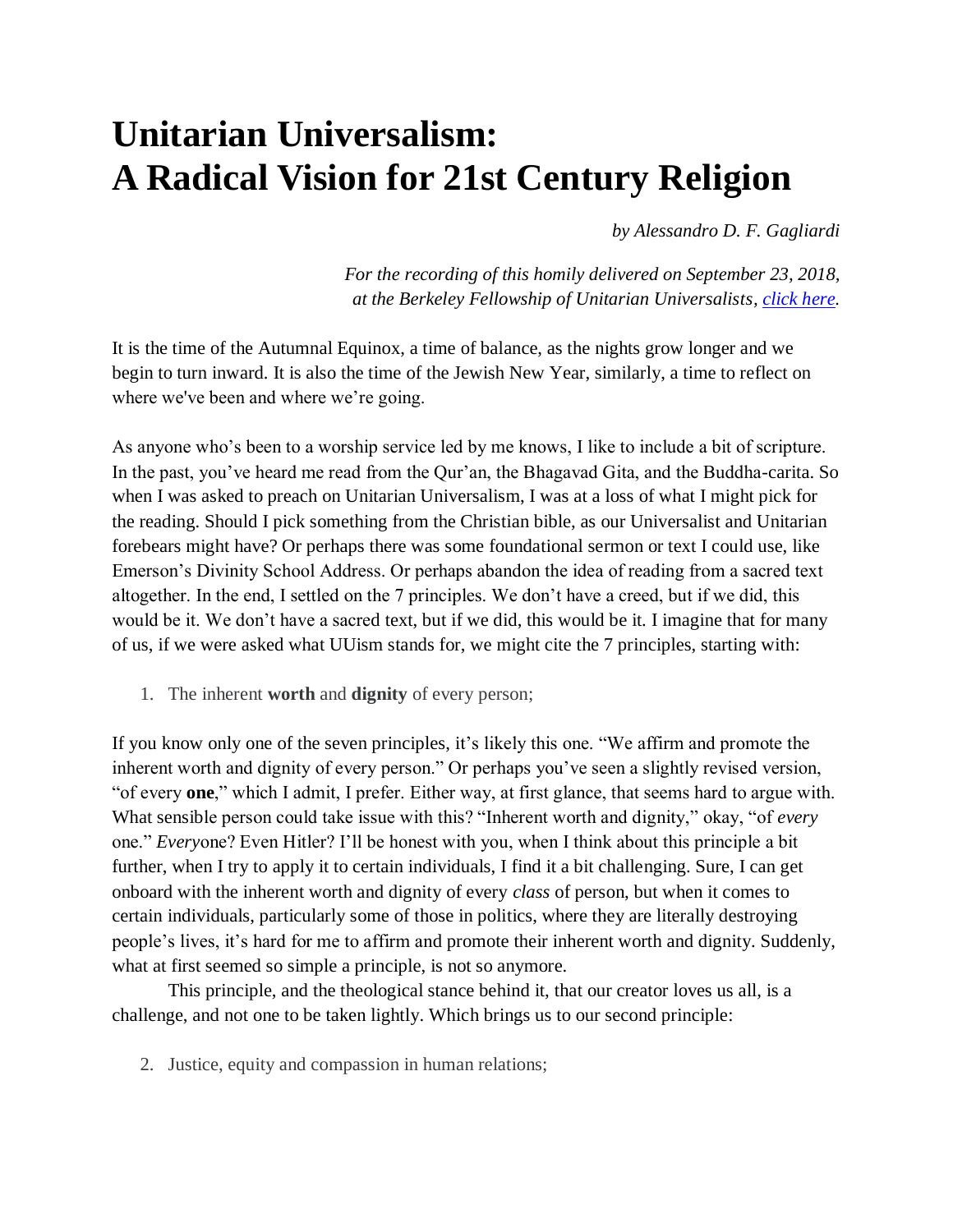Here we go from the people out there to the person right in front of me, because"human relations" doesn't just mean relations between other humans, it includes all of my relations as well. It's easy to say "people" should treat each other with justice, equity, and compassion. It's a bit harder to say, "I commit to treating all people with justice, equity, and compassion," yes, even that jerk who cut you off this morning. But that's exactly what our principles are calling us to do. And it's hard!

I've heard it said that the word "charity" actually derives from the notion of emulating God's love for creation. That is, God loves all creatures, and we should do likewise. Sadly, the word "charity" has taken on a meaning that has less to do with fraternal love and more to do with some kind of paternalism which often does more harm than good, but that's beside the point.

Ultra-Universalists and Humanists alike believe that there is no Hell but what we create on Earth. If we are to do otherwise, we are called upon to promote justice, equity, and compassion in human relations.

Justice, equity, and compassion form a kind of triad. Thomas Aquinas has said that, "Mercy without justice is the mother of dissolution; justice without mercy is cruelty." I think we could fairly replace with word "mercy" with "compassion" in this case and reach the same meaning. Equity stands in between the two. This brings us to our third principle:

3. Acceptance of one another and encouragement to spiritual growth in our congregations;

Here we take that unconditional love that we've inherited from our Universalist forebears, and we give it direction. Because it is not only that we accept one another (and ourselves), but we also encourage spiritual growth and change. Unitarian Universalism is forward-looking. One of the things I like about the wording of this principle is the ambiguity of "in our congregations." I'm not sure if it means the spiritual growth of individuals within our congregations, or the spiritual growth of our congregations themselves. I choose to interpret it to mean both. Which brings us to the fourth principle:

4. A **free** and responsible **search for truth** and meaning;

I remember a colleague of mine at Starr King saying she felt that this was the principle our congregations needed to pay the most attention to, particularly that word "responsible." This is, perhaps, where our principles start to shift from our Universalist parentage to our Unitarian one, bringing in some of that critical thinking Unitarians are known for. That is to say, as a denomination, we affirm and promote a free search for truth and meaning, but that search must be responsible. What does responsible mean? It can mean many things, but I would start with two: first, it should be coherent. Second, it should be respectful.

The way I see it, we are free to read and learn from the whole world of traditions. Every search for truth and meaning throughout the history of our species is available to us. But, lest we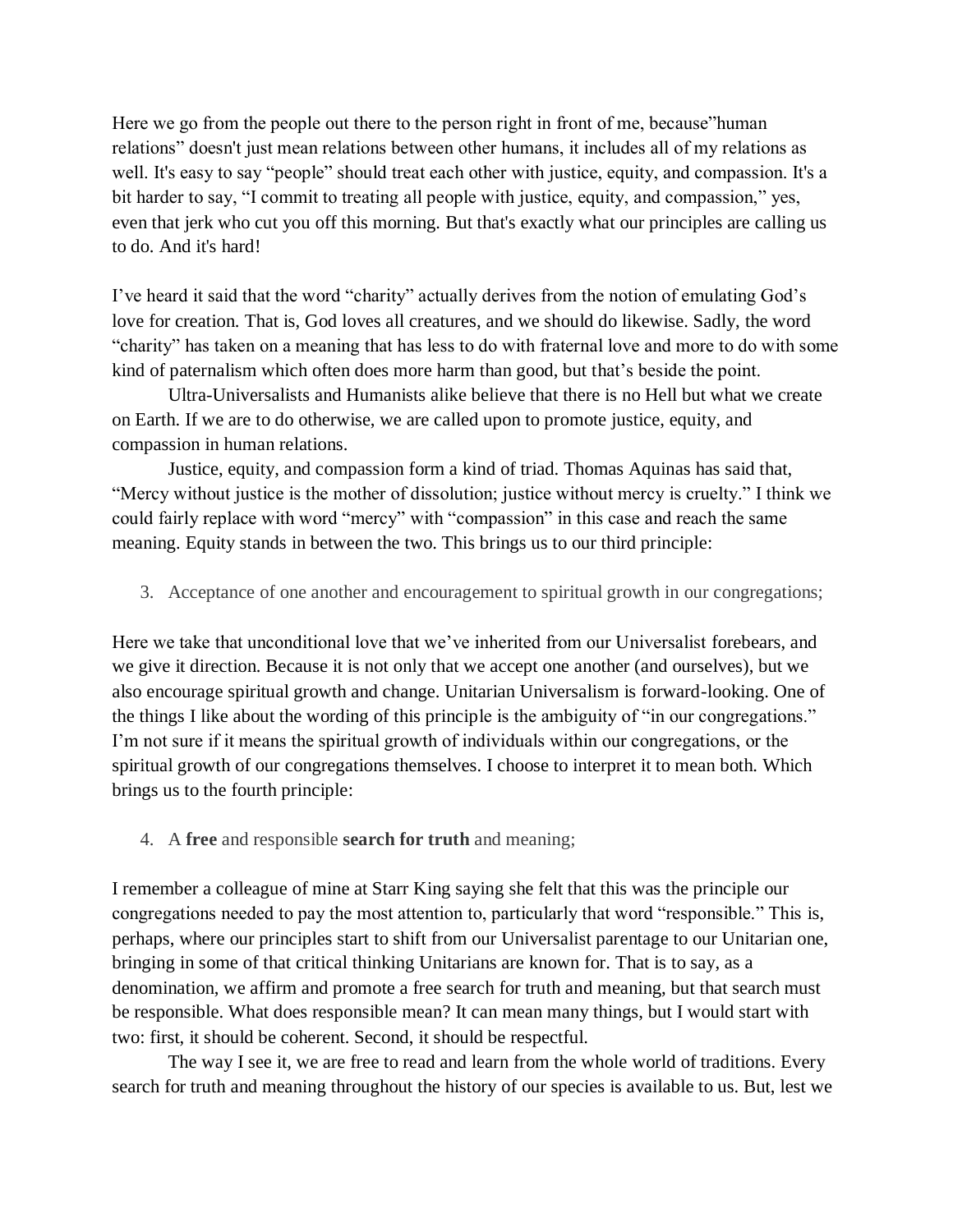fall into the trap of religious tourism and cultural misappropriation, we must be responsible in that search. I do not believe that all cultural appropriation is misappropriation. In fact, there is no such thing as culture without appropriation. But coming with such privilege as we do, as residents of the United States if nothing more, we have a special responsibility to treat the cultures we encounter with humility and respect.

5. The right of conscience and the use of the **democratic** process within our congregations and in society at large;

"Democratic process," words that sound more like they belong in *Robert's Rules of Order* than in the principles of a religious community. I admit, I find it hard to get excited by words like "democratic process." And yet, if there was ever a time to get enthusiastic about democratic process in the last hundred years, it would be today. We find that trust and support for the democratic process is at an all time low, leaving the field open to would-be tyrants and despots. And why shouldn't people be skeptical of the value of democracy when democracy itself has been so perverted by corporate interests?

Of all seven principles, I find that this one points to a quality in our denomination which I think is very important, is perhaps why I'm a Unitarian Universalist to begin with, and that is its practicality. UUism is concerned with the world, which brings us to the sixth principle:

6. The goal of **world community** with **peace**, liberty, and **justice** for all;

In preparing for this service, I read the sermon given at the announcement of the Unitarian and Universalist merger in 1960. It seems that even then there was a concern that "With us liberals, liberty has too often meant laxity." In an essay I was reading about Christian preaching, the author, warns the preacher not to 'leave the church with an "empty" freedom. Rather, the old practices shaped by the powers must be replaced by the practices of the new creation.' In other words, "freedom from" is not sufficient. Otherwise we end up with a "casual faith", something our UUA president warned us about at this year's General Assembly. No, if we are free, it is for this purpose, to promote a world community with peace, liberty, and justice for all. I will add that we see here again that balancing triad from before, only "compassion" has been replaced with "peace" to make it more fitting for the world stage, and "equity" has been replaced with "liberty".

The basic ideas of these six principles appeared in the 1961 statement issued at the founding of our Unitarian Universalist Association. I tend to associate the first three with our Universalist impulse towards love, and the later three with our Unitarian impulse towards reason. Love and Reason I see as the core values of our tradition, and I see them tempering each other.

Then, in the 1980s, a seventh principle was added:

7. Respect for the interdependent web of all existence of which we are a part.